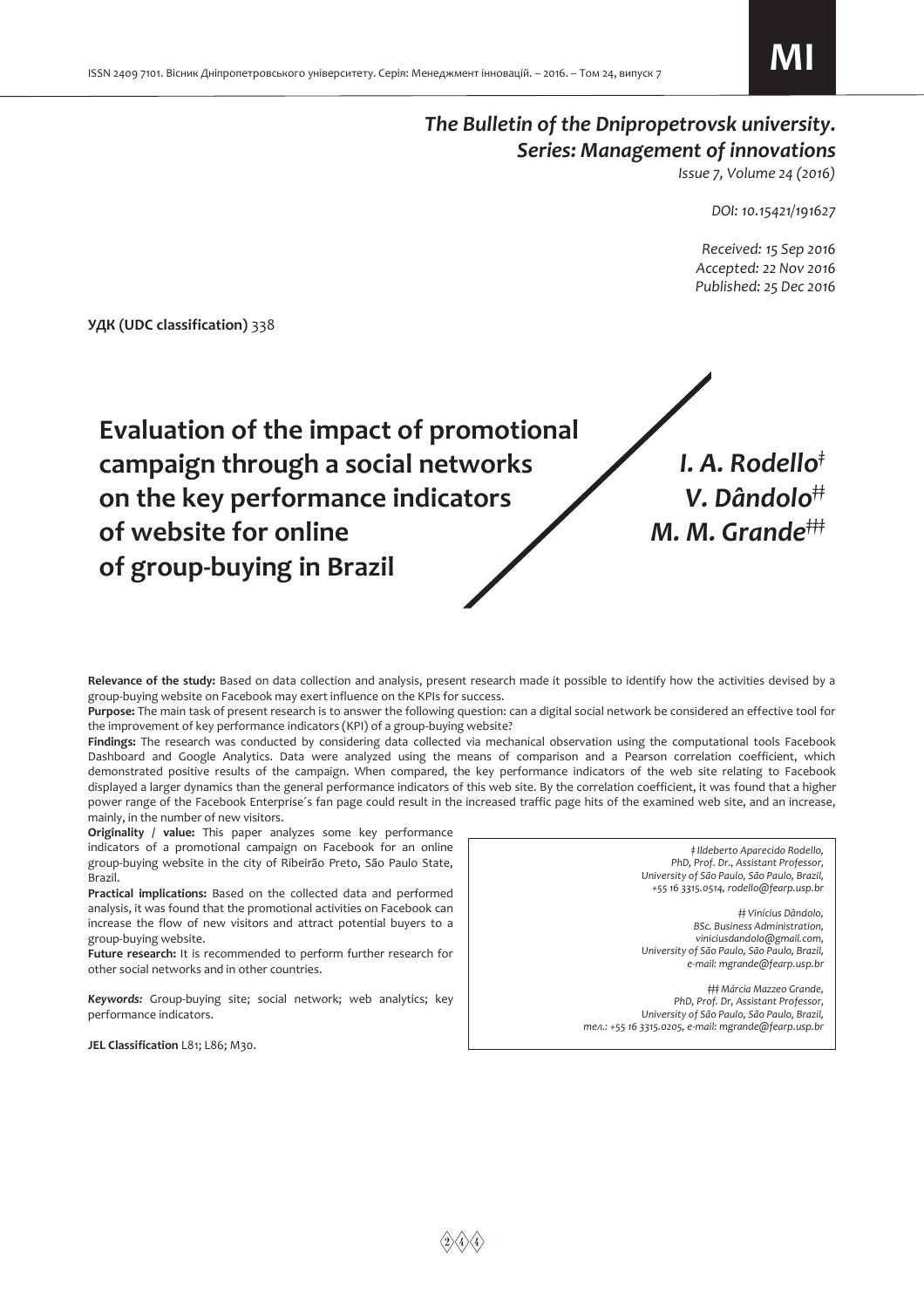# **Оцінка впливу рекламної кампанії через соціальні мережі на ключові показники ефективності веб-сайта для он-лайн групових покупок у Бразилії**

*I. А. Роделло, В. Дандоло, М. М. Гранде Університет Сан-Паулу, Сан-Паулу, Бразилія*

**Актуальність дослідження:** за допомогою збирання кількісних даних і їх аналізу поточне дослідження дозволило визначити, наскільки поведінка, ініційована веб-сторінкою групової онлайн торгівлі на Фейсбук, може впливати на ключові показники успіху.

**Мета дослідження:** відповісти на питання, чи можна цифрові соціальні мережі вважати ефективним інструментом для поліпшення основних показників ефективності (KPI) веб сторінок групової он-лайн торгівлі.

**Результати:** дослідження ґрунтується на даних, зібраних шляхом механічного спостереження із застосуванням аналітичних інструментів Фейсбук Дашборд (Facebook Dashboard) і Гугл Аналітикс (Google Analytics). Вони були проаналізовані методом порівняння середніх чисел і коефіцієнту кореляції Пірсона (Pearson correlation coefficient). Аналіз засвідчив позитивний вплив кампанії: порівняно із загальними показниками ефективності веб-сторінки показники, пов'язані із Фейсбук, виявили швидший розвиток. Кореляційний аналіз підтвердив, що сторінка прихильників підприємства на Фейсбук позитивно впливала на трафік і показник відвідування сайта, що сприяло збільшенню кількості нових відвідувачів.

**Наукова новизна дослідження:** у статті проаналізовано деякі показники ефективності рекламної кампанії в соціальній мережі Фейсбук для сторінки групової он-лайн торгівлі міста Рібейран-Прету, штат Сан-Паулу, Бразилія.

**Практичне застосування:** дані та їх аналіз допомогли довести, що рекламні кампанії на Фейсбук підвищують кількість нових користувачів і приваблюють потенційних покупців до вебсторінки групової он-лайн торгівлі.

**Напрямки майбутніх досліджень:** рекомендовано проводити подальші дослідження з іншими соціальними мережами, а також в інших країнах.

*Ключові слова:* групова покупка на сайті; соціальна мережа; веб-аналітика; ключові показники ефективності.

# **Оценка влияния рекламной кампании через социальные сети на ключевые показатели эффективности веб-сайта для он-лайн групповых покупок в Бразилии**

## *И. А. Родэлло, В. Дандоло, М. М. Грандэ Университет Сан-Паулу, Сан-Паулу, Бразилия*

**Актуальность исследования:** Благодаря сбору количественных данных и их анализу текущее исследование позволило определить, насколько поведение, инициированное веб страницей груповой он-лайн торговли на Фейсбук, может влиять на ключевые показатели успеха.

**Цель:** ответить на вопрос могут ли цифровые социальные сети считаться эффективным инструментом для улучшения основных показателей эффективности (KPI) веб страниц груповой он-лайн торговли.

**Результаты исследования:** исследование основывается на данных, собранных путем механического наблюдения с применением аналитических инструментов Фейсбук Дашборд (Facebook Dashboard) и Гугл Аналитикс (Google Analytics). Они были проанализированы методом сравнения средних чисел и коэффициента корреляции Пирсона (Pearson correlation coefficient). Анализ показал положительное влияние кампании: по сравнению с общими показателями эффективности вебстраницы, показатели, связанные с Фейсбук, проявили более быстрое развитие. Корреляционный анализ подтвердил, что страница сторонников предприятия на Фейсбук положительно влияла на трафик и показатель заходов на сайт, что привело к увеличению количества новых посетителей.

**Научная новизна исследования:** в статье проанализированы некоторые показатели эффективности рекламной кампании в социальной сети Фейсбук для страницы групповой онлайн торговли города Рибейран-Прету, штат Сан-Паулу, Бразилия.

**Практическое применение:** данные и их анализ помогли показать, что рекламные кампании в Фейсбук повышают приток новых пользователей и привлекают потенциальных покупателей к веб-странице групповой он-лайн торговли.

**Направления для будущих ислледований:** рекомендуется проводить дальнейшие исследования с другими социальными сетями, а также в других странах.

*Ключевые слова:* групповая покупка на сайте; социальная сеть; веб-аналитики; ключевые показатели эффективности.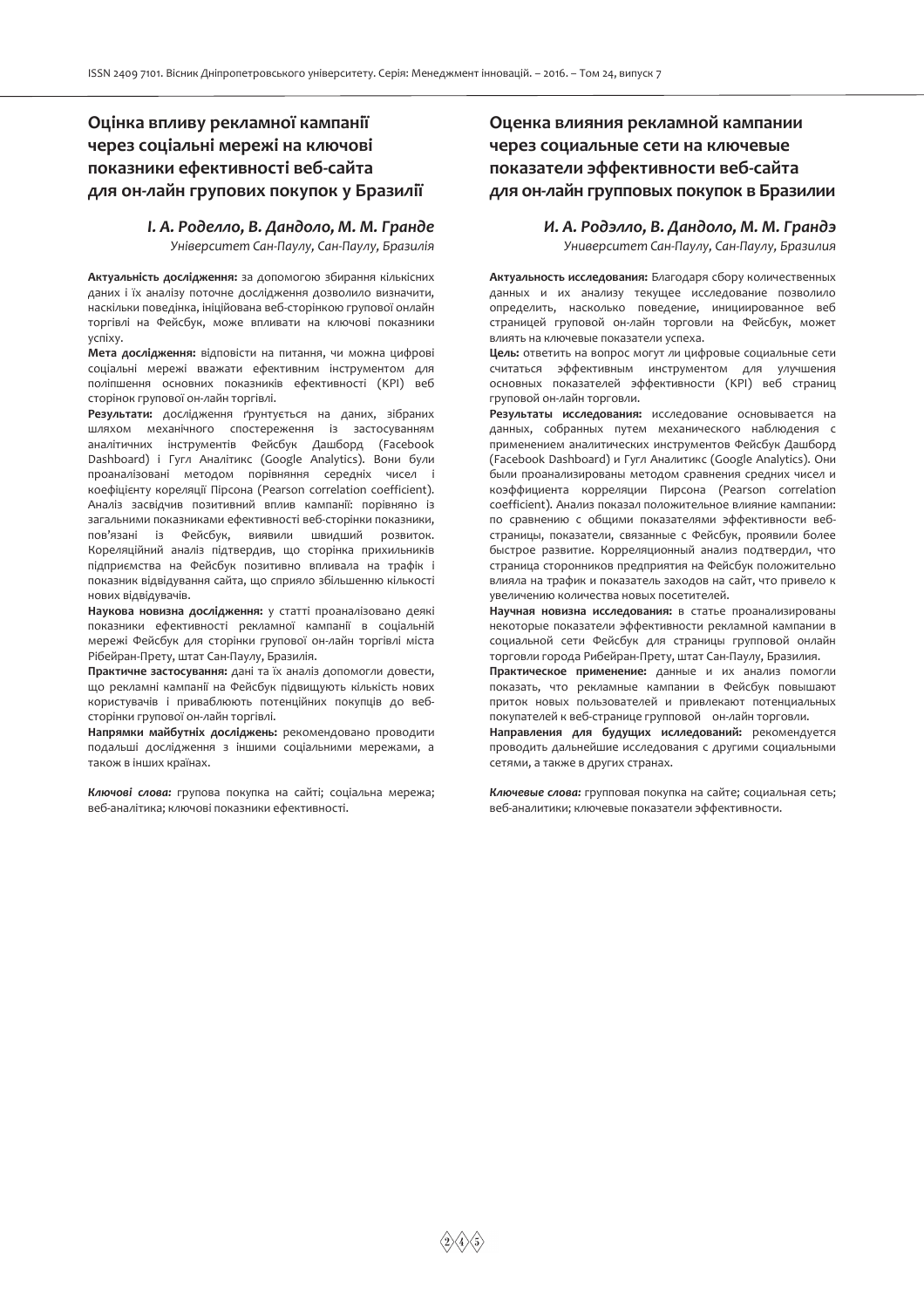#### **Introduction**

nline group-buying has become a widespread shopping  $\langle$  ()) method in recent years. It is a kind of social transaction  $\checkmark$  model that allows a group of buyers to share needs to combine all their orders; by using group-buying, online consumers can save money on shipping fees in addition to the products themselves (*Lin, & Wu, 2015*) [1].

The online group-buying business model is based on the paradigm of change by the Internet. For *Wigand, Benjamin, & Birkland* (2008) [2], this paradigm allows any individual to explore, participate, create, or move from online communities, as well as publish contents with no need for wide technical knowledge. *Musser, & O´Reilly* (*2006*) [3] define this paradigm as Web 2.0.

Web 2.0 provides new opportunities of interaction and content production, the factors on which group-buying websites are actually based. These organizations are an e-commerce branch called social shopping, by combining online social networking with shopping. A distinctive feature of social commerce is its focus on supporting the social aspect of online shopping experience (*Shen, 2012*) [4]. It can be defined as a safe environment where a group is actively influential on the decision to purchase goods and services through positive and negative feedbacks, reviews, evaluations, and statements about past and present activities (*Camargo, 2011*) [5].

According to *Palmer* (*2008*) [6], the traffic on social shopping websites has increased by more than 500 % from mid-2007 to mid-2008, and several companies have attracted substantial financing for this online retail sector. In addition, collectively, the top 8 social networks drove 31.24 % of the overall traffic to sites in December 2014, up from 22.71 % over the same time in 2015 (*DeMers, 2015*) [7]. Based on the growing potential of value generation under this new business model, it is necessary to conduct a more comprehensive analysis of the results generated by these organizations in different markets.

#### **Statement of the problem**

he issue involving online group-buying and social media is ′T justified by the massive presence of these websites in digital social media due to the promotions, which are mainly promoted by the visitors themselves, making these websites an important tool to sales promotion and organizational communication. In addition, the evaluation of feedback on marketing campaigns has long been a challenge for managers. Considering online campaigns, managers are able to obtain results through such computational tools as Facebook Dashboard and Google Analytics, which were extremely important in the analysis performed when preparing the present work.

### **Objective**

he core issue of this research is to answer the following  $\langle T \rangle$ quastion: can a digital social network be considered an effective tool for the improvement of key performance indicators (KPI) of a group-buying website? In order to obtain possible answers, a general purpose of this research was to outline the impact of promotional campaign by a digital social network (Facebook) on KPI of a group-buying website in the city of Ribeirão Preto, São Paulo, Brazil.

#### **Methodology**

s mentioned above, the study intends to quantify the  $\Lambda$ dynamics of KPIs inherent to Facebook's fan page and Google Analytics of a group-buying website. Data from both Facebook and Google Analytics were collected over the period from July 25, 2011 to October 22, 2011, and is divided into three periods for comparison: 30 days before, 30 days during, and 30 days after the campaign on Facebook. This promotional campaign

consisted of the draw in which any individual that have a Facebook profile was able to participate and win a videogame device by clicking «like» on the group-buying fan page on Facebook. The campaign was effective from August 8 to September 22, 2011, and was open for public participation. The draw result was received on September 23, 2011, and the result was announced the same day.

The metrics regarding the level of compromise of visitors who interact with the group-buying fan page was obtained through Facebook Dashboard. We considered the following variables, transformed into KPI:

- «Like»: total number of new visitors who «liked» the page every day;
- «Talking about»: number of visitors who created a history about the fan page. Each value represents the total accumulated over previous seven days;
- «Total Reach»: numbers of visitors (who «like» the fan page or not) who have viewed any content (like, post, comments and shares) related to the fan page whether created by friends or the fan page itself. Each value represents the total accumulated over previous seven days;
- «Homepage View»: number of times per day the fan pages were viewed.

We also collected data from Google Analytics which, according to *Peterson* (*2006*) [8], can be converted into KPIs for the content and marketing websites, according to two classifications that comprise characteristics related to group-buying websites. The KPIs collected through Google Analytics are:

- Total number of daily visits;
- Percentage of new visits;
- Goal completions (number of times that the page to close the deal was reached, that is, sales conversion rate).

#### **Procedures for data analysis**

y the registers made by Facebook Dashboard and Google 'R` Analytics, the means and crossed tabulation of the collected  $\sqrt{\,}$  data were calculated. «Cross-tabulated data result in tables which reflect the joint distribution of two or more variables with limited number of categories or distinct values» (*Malhotra et al., 2005*) [9, p. 329].

We calculated the average rate of every variable in the three periods examined in order to confirm the existence of changes in the KPIs that can be related to the campaign on Facebook. In order to measure how Facebook KPIs are related to the dynamics of the KPIs obtained through Google Analytics, daily data of each variable from both Facebook and Google Analytics, referring to a period of 90 calendar days, and then, the Pearson product moment correlation *coefficient was calculated*. According to *Anderson, Sweeney and Williams* (*2005*) [10, p. 109], «the correlation coefficient is calculated by dividing the covariance of the sample by the product of the standard deviation of x by the standard deviation of y», according to the expression (eq. 1):

$$
r_{xy} = \frac{S_{xy}}{SD_x \cdot SD_y},
$$
\n
$$
(eq.1)
$$

Where: *rxy* – sample correlation coefficient; *Sxy* – sample covarianc; *SD<sup>x</sup>* – standard deviation of x; *SD<sup>y</sup>* – standard deviation of y.

*Anderson, Sweeney and Williams* (*2005*) [10] also explain that the value of the Pearson correlation coefficient varies in an interval from -1 to +1: the closer to +1, there is more positive relation between the two variables, that is, the higher x, the higher y. However, the closer to -1, more negative is the relation between the two variables, so the higher x, the lower y. For *Anderson, Sweeney and Williams* (*2005*) [10], the closer the coefficient to 0, the lower is the relation between the variables, that is, x and y are not linearly related. For this calculation, the research applied the Excel package from Microsoft Office® software.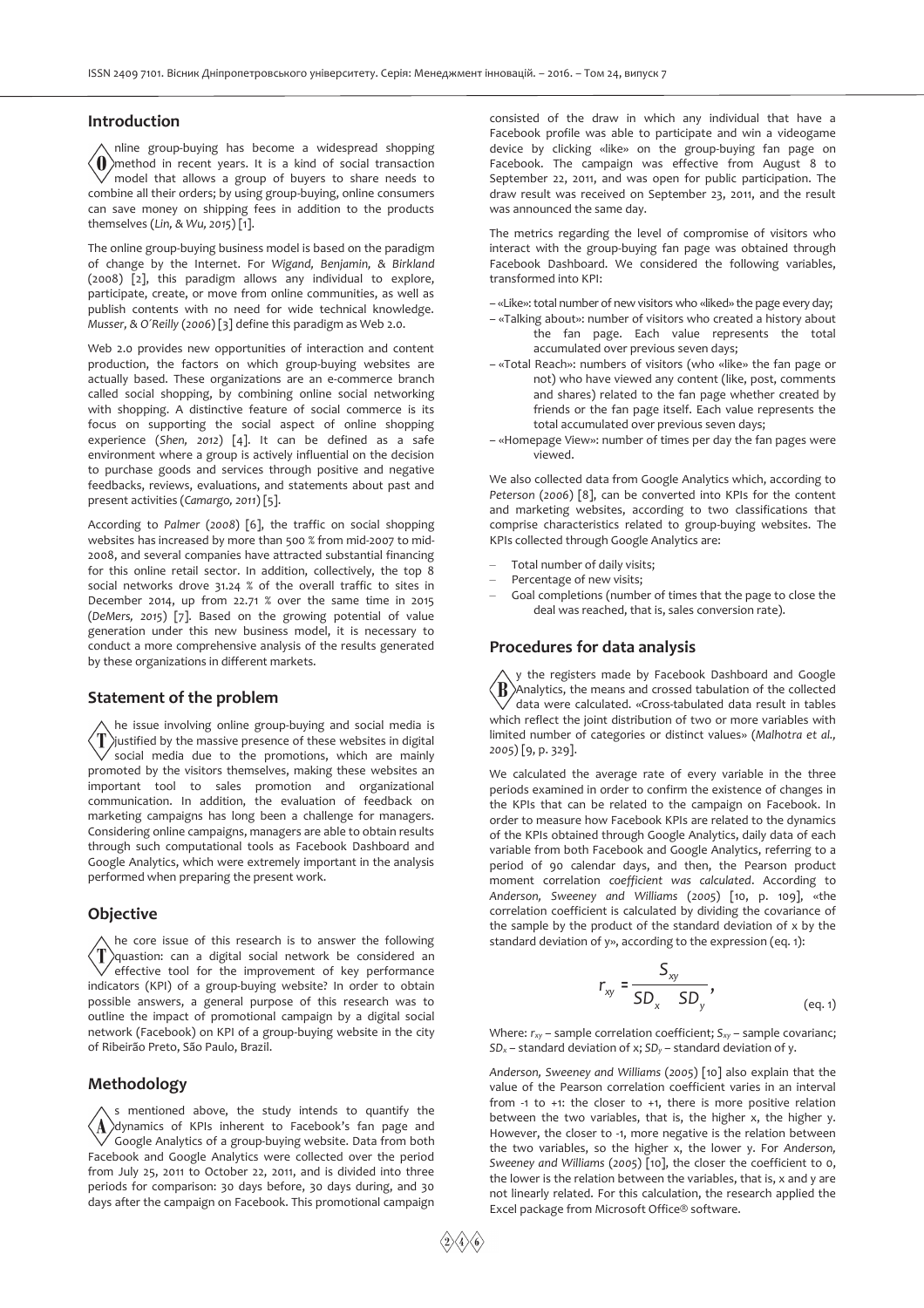### **Results**

### *KPI Evolution*

n order to find some variation in the behavior of the defined indicators and to identify any possible impact on the Ī campaign, the mean value of each indicator was calculated referring to 30 calendar days before, 30 days during, and 30 days after the campaign, according to Tables 1, 2, 3.

Table 1 shows an increase in all KPIs from Facebook related to the engagement of visitors, especially during the transition of the precampaign to the execution period (campaign). The incentive of the campaign to increase the numbers of followers of the group-buying fan page increased the daily average of new «Likes» by 18 %.

Due to the power of connection among the internet users, the reach of the fan page had a larger proportion.

It is possible to observe this variation in a larger proportion, especially by the «Total Reach» and «Talking About» KPIs, which show the number of views and interactions, respectively, with any content of the fan page over a period of every seven days.

#### **Table 1**

**Table 2** 

**Table 3** 

| <b>Evolution of Facebook KPI</b> |               |               |               |          |        |          |        |                     |        |  |
|----------------------------------|---------------|---------------|---------------|----------|--------|----------|--------|---------------------|--------|--|
| Periods                          | 25.07.2011 to | 24.08.2011 to | 23.09.2011 to | Range:   | Range, | Range:   | Range, | Range:              | Range, |  |
|                                  | 23.08.2011    | 22.09.2011    | 22.10.2011    | Pre      | $\%$   | Campaing | %      | Pre                 | %      |  |
|                                  | Pre           | Campaign      | Post          | to       |        | to Post  |        | to Post             |        |  |
|                                  | Campaign      |               | Campaign      | Campaign |        |          |        |                     |        |  |
| Likes                            | 154           | 182           | 55            |          | 18%    |          | $-70%$ | N                   | $-64%$ |  |
| Total reach                      | 8217          | 34037         | 32949         |          | 314%   | ۷        | $-3%$  | Я                   | 301%   |  |
| Page views                       | 395           | 1274          | 876           |          | 223%   | ۷        | $-31%$ | $\overline{\bf{z}}$ | 122%   |  |
| Unique                           | 144           | 396           | 653           | 71       | 175%   | لا       | $-11%$ | Я                   | 145%   |  |
| visitors                         |               |               |               |          |        |          |        |                     |        |  |
| Talking about                    | 376           | 1526          | 2947          |          | 306%   |          | 93%    | $\boldsymbol{\pi}$  | 684%   |  |

Source: compiled by authors.

#### **KPI of Facebook collected from Google Analytics**

| Periods               | 25.07.2011 to | 24.08.2011 to | 23.09.2011 to | Range: Pre  | Range, | Range:   | Range, | Range: | Range, % |
|-----------------------|---------------|---------------|---------------|-------------|--------|----------|--------|--------|----------|
|                       | 23.08.2011    | 22.09.2011    | 22.10.2011    | to Campaign | %      | Campaing |        | Pre to |          |
|                       | Pre           | Campaign      | Post          |             |        | to Post  |        | Post   |          |
|                       | Campaign      |               | Campaign      |             |        |          |        |        |          |
| Total number of daily | 466           | 677           | 462           | 7           | 45%    |          | $-32%$ |        | $-1%$    |
| visitors              |               |               |               |             |        |          |        |        |          |
| % of new visits       | 12.96%        | 27.81%        | 17.18%        |             | 115%   |          | $-38%$ | 71     | 33%      |
| Goal completion       | 18            | 13            |               |             | $-28%$ |          | $-38%$ |        | $-56%$   |

Source: compiled by authors.

| Google Analytics KPI: general data of access sources |               |               |               |             |          |             |          |        |         |  |
|------------------------------------------------------|---------------|---------------|---------------|-------------|----------|-------------|----------|--------|---------|--|
| Periods                                              | 25.07.2011 to | 24.08.2011 to | 23.09.2011 to | Range: Pre  | Range, % | Range:      | Range, % | Range: | Range,% |  |
|                                                      | 23.08.2011    | 22.09.2011    | 22.10.2011    | to Campaign |          | Campaing to |          | Pre to |         |  |
|                                                      | Pre           | Campaign      | Post Campaign |             |          | Post        |          | Post   |         |  |
|                                                      | Campaign      |               |               |             |          |             |          |        |         |  |
| Total number of daily                                | 13682         | 12796         | 9944          | ע           | $-6%$    | Y           | $-22%$   | N      | $-27%$  |  |
| visitors                                             |               |               |               |             |          |             |          |        |         |  |
| % of new visits                                      | 26.66%        | 30.85%        | 25.58%        | 21          | 16%      | Y           | $-17%$   | N      | $-4%$   |  |
| Goal completion                                      | 625           | 291           | 168           | ىد          | $-53%$   | Y           | $-42%$   | N      | $-73%$  |  |

Source: compiled by authors.

The decrease of KPIs in the post campaign period is considerable when compared to the whole period. It can be justified by the lack of a driver to motivate interactions such as the draw for some product. Furthermore, when observing the direct comparison from «before» to «after» the campaign, it is possible to consider that group-buying site reached positive results, since it increased every compromise KPI, especially «Total Reach» and «Talking About». Although the mean value of new «Likes» per day decreased, the group-buying site still increased the quantity of followers even though by a slower pattern.

Table 2 shows that the campaign had direct and positive impact on the two KPIs indicated by *Peterson* (*2006*) [8]: the «Total Number of Daily Visits» and the «Percentage of New Visits». From the pre-campaign to its execution, there was a considerable growth of these indicators (by 45 % and 115 %, respectively), which was not repeated in the subsequent period. However, when analyzing a comparison between «before» and «after» the campaign, it is possible to notice a slight decrease in the «Total Number of Visits», and the growth in «Percentage of New Visits». Possibly, new customers are being attracted to the website.

Regarding the KPI «Goal Completion», related to the numbers of visiting the page of purchase ending, it is noticed there is no growing line depending on the dynamics of the compromise KPIs from Facebook.

This scenario suggests that the power of conversion of sales visits is not exclusively related to the source of access or to the level of interaction with visitors. There are other factors to determine the capacity of conversion in sales, such as offers (since group-buying sites do not have a pre-defined portfolio of products, services or suppliers), market variation (retraction or expansion), seasonality, and demand flexibility.

Table 3 shows that only «Percentage of New Visits» general KPI of the group-buying site (resulting from the sum of all accesses sources, including Facebook) indicated growth. This KPI also presented the biggest growth in the analysis of accesses KPIs originated exclusively by Facebook (Table 2).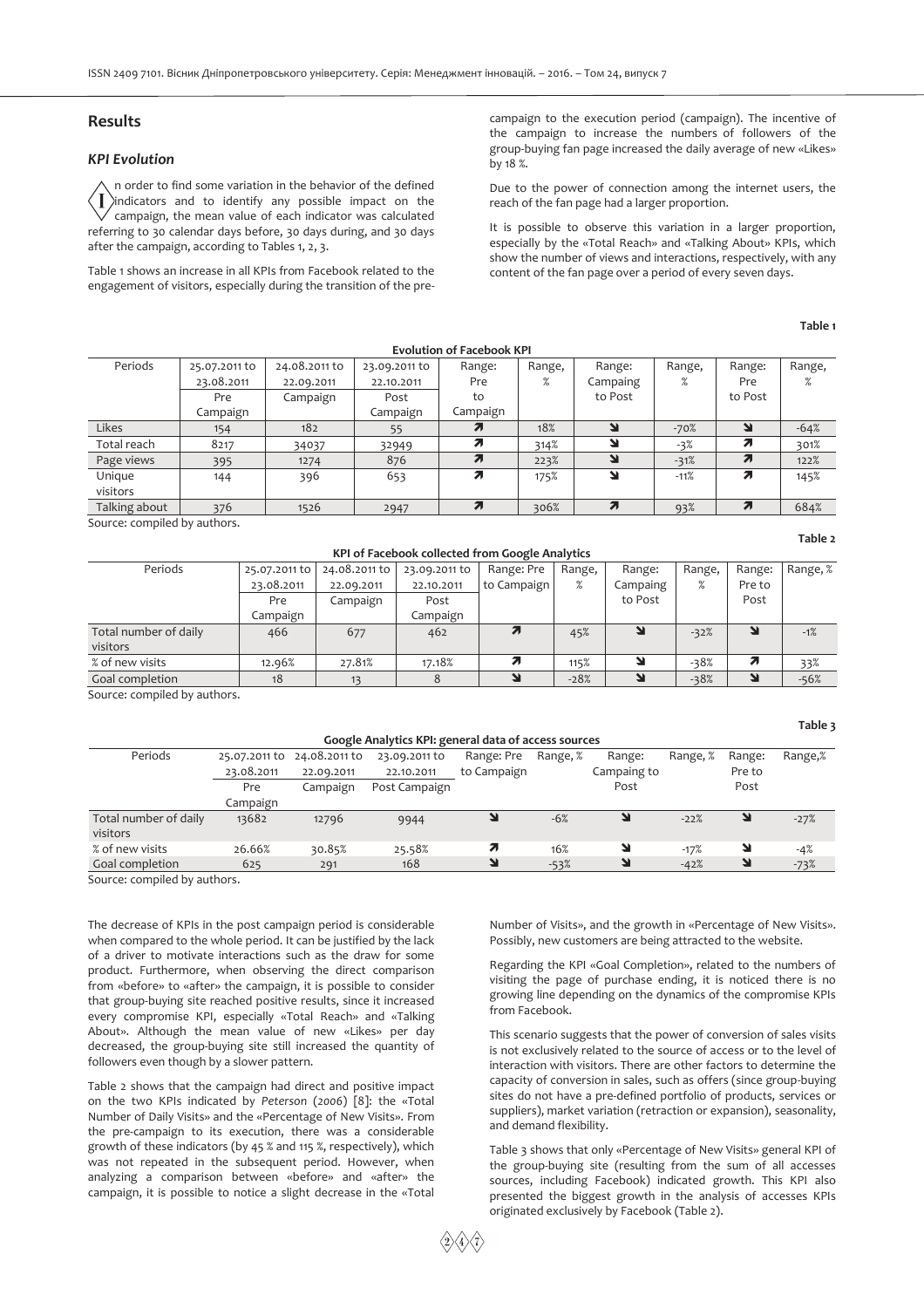It indicates that new Facebook visitors boosted the growth of new visits to the group-buying site. Concerning data from Tables 2 and 3, it is possible to observe that, in the comparison between the periods «before» and «after» the campaign (results accumulated in 90 days), the KPIs originated exclusively by the Facebook displayed better results than the KPIs originated by the sum of all sources of access to group-buying website. In a supposed context contrary to the growing, the campaign on Facebook made its access KPIs stand out over the general ones.

### *Correlation Facebook versus Google Analytics KPIs*

s previously mentioned, we adopted the Pearson correlation  $\Lambda$ coefficient, which, according to *Malhotra* (*2005*) [9, p. 365], «is an index used to determine whether there is a linear relation or non-linear relation between X and Y». Table 4 depicts a correlation between Facebook and Google Analytics KPI. The «Likes» index in the 90-day period, a positive relation was found concerning the dynamics of the three KPIs defined in the same period.

**Table 4** 

| Facebook versus Google Analytics KPI                                              |             |                |                |                |                |  |  |  |  |
|-----------------------------------------------------------------------------------|-------------|----------------|----------------|----------------|----------------|--|--|--|--|
| Unique Visitors<br>Likes<br>Total Reach<br><b>Talking About</b><br>Fan Page Views |             |                |                |                |                |  |  |  |  |
| <b>Total Number of Visits</b>                                                     | 0,153510058 | 0,269292743    | 0,142965997    | 0,178136765    | $-0,008813276$ |  |  |  |  |
| % of new Visits                                                                   | 0,035366025 | 0,411102427    | 0,028241483    | 0,088392056    | 0,176952731    |  |  |  |  |
| <b>Goal Completions</b>                                                           | 0,228215786 | $-0,361140517$ | $-0,131782921$ | $-0,155684803$ | $-0,306260567$ |  |  |  |  |

Source: compiled by authors.

A major relation observed was between «Total Number of Visits» and «Goal Completion». Although the relation is not so strong or close to +1, once it is positive, it is possible to suppose that the more «Like» options the group-buying site has, the better the results of the KPIs studied.

As for the negative relation to the «Goal Completion» KPI, it is not possible to guarantee that such indexes have opposite numbers, because conversions of purchases depend on many other factors inherent to the market such as price, quality of sponsorship, seasonality, website effectiveness, etc.) (*McDowell, Wilson, & Kile, 2016; Wang, Wang, & Liu, 2016*) [11; 12].

Although weak, the «Fan Page Views» KPI is positively related to the «Total Number of Views» of the group-buying site and to its «Percentage of New Visits», which is almost irrelevant (+0.02), i.e., there is no linear relation. As for the «Total Number of Visits to the group-buying site homepage, it is supposed that they increase with the growth of times the fan page on Facebook is visited, accordingly.

The index «Unique Visitors» to the fan page of the group-buying site on Facebook, even with a low intensity, is positively related to the «Total Number of Visits» and to the «Percentage of new Visits». Thereby, this suggest that the more visits to the fan page on Facebook will possibly increase the «Total of Visits» and the «Percentage of New Visits», the latter with a low intensity index, in a tendency to a non-linear relation (+0.08).

Finally, the «Talking About» KPI positively relates only to the «Percentage of New Visits». In this way, the higher the number of people making comments, liking or sharing contents, the higher the number of new visits. As for relation of the index «Talking About» with the «Total Number of Visits» it can be considered zero, due to its very low intensity (-0,008), resulting in a virtually non-linear relation.

### **Conclusions**

hrough data gathering and analysis, the present research allowed us to identify how the activities developed by a groupbuying website on Facebook may have an impact on the KPIs for success.

Based on the idea that companies of any segment at present have to be cautious about their reputation on the web and also promote themselves by using the web, this paper assumes that an online company, actively acting on social networks, may reach positive results as long as they are aligned with actions. In order to reach specific objectives and based on a theoretical referential, this work was an attempt to make a quantitative register on how Facebook relates to some of the more important indicators of a group-buying website.

We analyzed results from periods before, during and after campaign aimed at increasing the number of followers of the company's fan page on Facebook. Concerning the KPIs, it was observed that the

campaign achieved positive results, especially during the period it was activated, because customers were apparently more interested in interacting with the fan page and participating in the draw. In general, analysis over 90 days verified effective and positive impact of the activity, that is, web users were still loyal to the company even after the draw result was announced.

As for the KPIs of the group-buying website defined for this work, those not originated directly and exclusively by Facebook, were positively affected by the activity, given the growth by 45 % of the total number of visits and by 115 % of new visits to the group-buying site in the transition period from the pre-campaign to its execution (Table 2). For a website, which intends to improve its power of range, to increase the number of registers and to attract more prospective consumers, this type of activity is very efficient. A period after the campaign demonstrates the reduction of all indicators when compared to the period the campaign was activated, which can be justified by the lack of a driver to motivate visitors. However, between «before» and «after», we registered a growth by 33 % in new visits to the group-buying site and a decrease by only 1 % in the total visits (Table 2), thus confirming the efficiency of such type of activity for the consequent and possible new registrations and consumers.

At the same time, the research registered that KPIs originated from every access source of the group-buying site, that is, the general data of the website compared to those originated by Facebook itself. Then, a retraction bias of the three KPIs in general was identified, with a decrease by 27 % in the total number of visits, 4 % for new visits and 73 % for goal conclusions in the comparison between before and after the campaign (Table 3). As for the relation to the KPIs originated by the Facebook, we noticed less sharp drops, at -1 % for the total number of visits and at -56 % for goal conclusions, and also a growth by 33 % in new visits (Table 2). This scenario reveals that, in the context of retraction bias demonstrated over the examined period, the activity on Facebook contributed for its indicators to have results above the general indicators of the group-buying site.

This work also intended to establish how Facebook indexes relate to some of the main KPIs through an analysis of correlation coefficients. It was verified that the «Like» index is positively related, which may indicate that the more followers of the fan page, the bigger the number of people to achieve the purchase conclusion page of the group-buying site, and the contrary can be stated, also.

Another highlight was the positive relation of +0.41 between the «Total Reach» and the «New Visits» KPIs, which suggests that the more number of visitors attracted by the content of the fan page on Facebook, the bigger is the percentage of new visits to the groupbuying site webpage.

We identified a difficulty in the analysis of the «Goal Completion» KPI in what concerns its dynamics and the correlation to Facebook indexes. The explanation is the fact that the intention to buy cannot